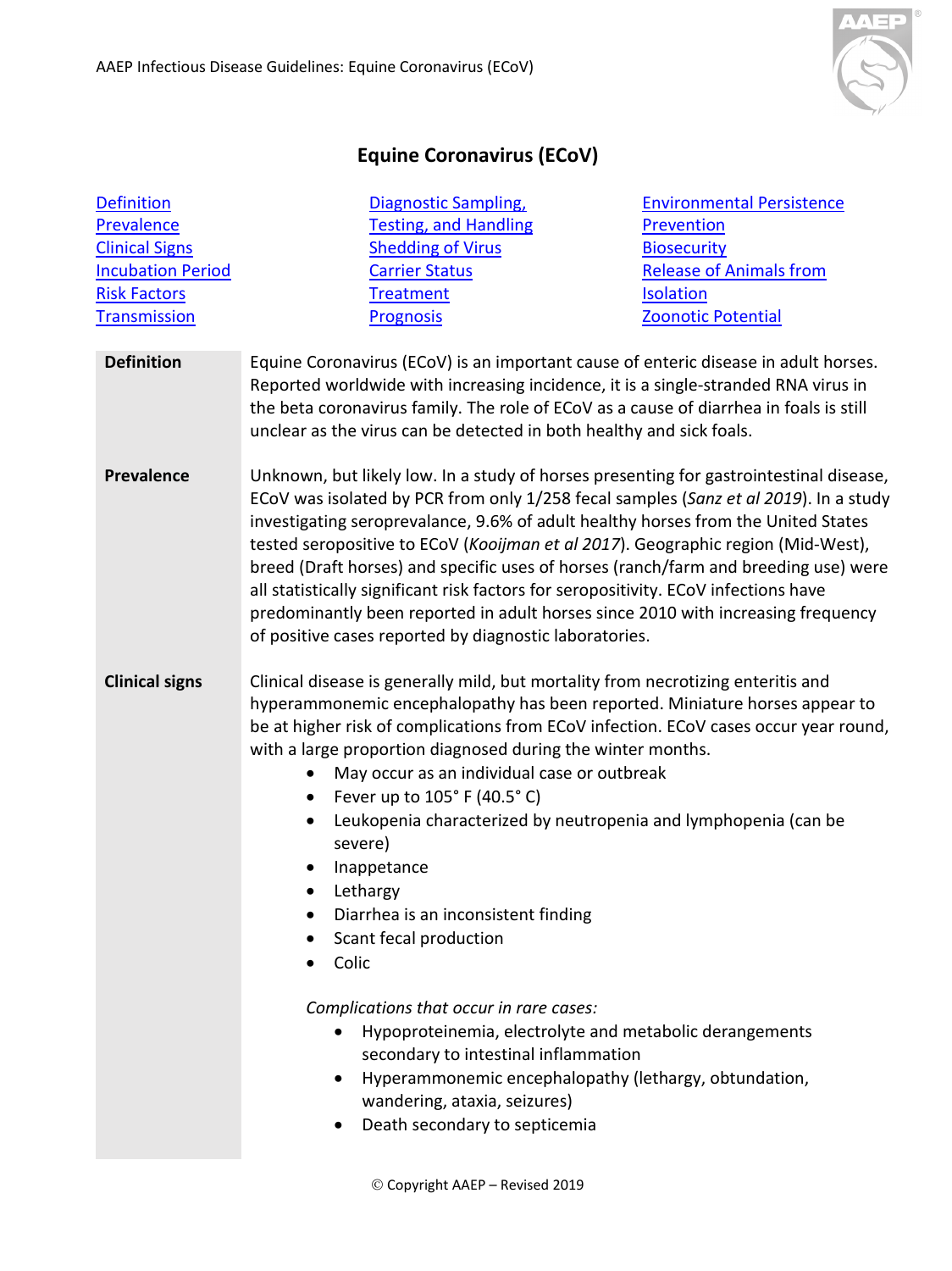

<span id="page-1-8"></span><span id="page-1-7"></span><span id="page-1-6"></span><span id="page-1-5"></span><span id="page-1-4"></span><span id="page-1-3"></span><span id="page-1-2"></span><span id="page-1-1"></span><span id="page-1-0"></span>

| <b>Incubation</b><br>period                                       | 2-4 days                                                                                                                                                                                                                                                                                                                                                                                                                                                                                                                                                                            |  |
|-------------------------------------------------------------------|-------------------------------------------------------------------------------------------------------------------------------------------------------------------------------------------------------------------------------------------------------------------------------------------------------------------------------------------------------------------------------------------------------------------------------------------------------------------------------------------------------------------------------------------------------------------------------------|--|
| <b>Risk Factors</b>                                               | Exposure to clinical and subclinical horses shedding ECoV in feces<br>$\bullet$<br>Co-mingling with horses of unknown infection status                                                                                                                                                                                                                                                                                                                                                                                                                                              |  |
| <b>Transmission</b>                                               | Fecal-oral                                                                                                                                                                                                                                                                                                                                                                                                                                                                                                                                                                          |  |
|                                                                   | During farm outbreaks, clinically unaffected horses may shed virus<br>$\bullet$<br>Transmission can occur directly between horses as well as through<br>$\bullet$<br>environmental contamination<br>Fomite transmission is possible, especially via contaminated stalls, muck forks,<br>$\bullet$<br>manure spreaders, thermometers, hands, and clothing                                                                                                                                                                                                                            |  |
| <b>Diagnostic</b><br>Sampling,<br>Testing, and<br><b>Handling</b> | A diagnosis of ECoV infection relies on the presence of clinical signs compatible with<br>ECoV infection, the exclusion of other infectious agents, and the detection of ECoV<br>in feces. A consistent hematological abnormality observed in horses infected with<br>ECoV is leukopenia due to neutropenia and/or lymphopenia. Laboratory support of<br>ECOV infection should be based on the molecular detection of ECOV in feces via PCR.<br>Post-mortem diagnosis of ECoV can be achieved by PCR on feces or small intestinal<br>contents collected at post-mortem examination. |  |
|                                                                   | In outbreak situations, the testing of in-contact healthy horses may help determine<br>the extent of the outbreak and confine ECoV shedding from subclinically infected<br>horses.                                                                                                                                                                                                                                                                                                                                                                                                  |  |
| <b>Shedding of</b><br><b>Virus</b>                                | Under natural conditions, fecal shedding of ECoV has been reported to range from 3<br>to 25 days. In a small experimental infection study, horses shed from days 3 to 15<br>following infection (Schaefer 2018). Horses with no clinical signs of the disease can<br>shed the virus.                                                                                                                                                                                                                                                                                                |  |
| <b>Carrier status</b>                                             | Carrier status is currently unknown but subclinical horses (horses with no clinical<br>signs) have been found to shed the virus in feces, and likely serve as silent reservoirs<br>for infection.                                                                                                                                                                                                                                                                                                                                                                                   |  |
| <b>Treatment</b>                                                  | Treatment for ECoV involves supportive care based on the clinical signs. Severe<br>cases may require hospitalization for intravenous fluid treatment, colloid support,<br>and/or correction of electrolyte and metabolic derangements.                                                                                                                                                                                                                                                                                                                                              |  |
| <b>Prognosis</b>                                                  | Good. Exposure to the virus can result in up to 85% infection rate but most animals<br>do not show clinical signs. Mortality is generally low.                                                                                                                                                                                                                                                                                                                                                                                                                                      |  |
| Environmental<br><b>Persistence</b>                               | Unknown, however greater survival and viability of ECoV is to be expected in colder<br>weather and is one possible explanation for the apparent higher prevalence of virus<br>positive fecal samples and clinical disease during cooler weather.                                                                                                                                                                                                                                                                                                                                    |  |